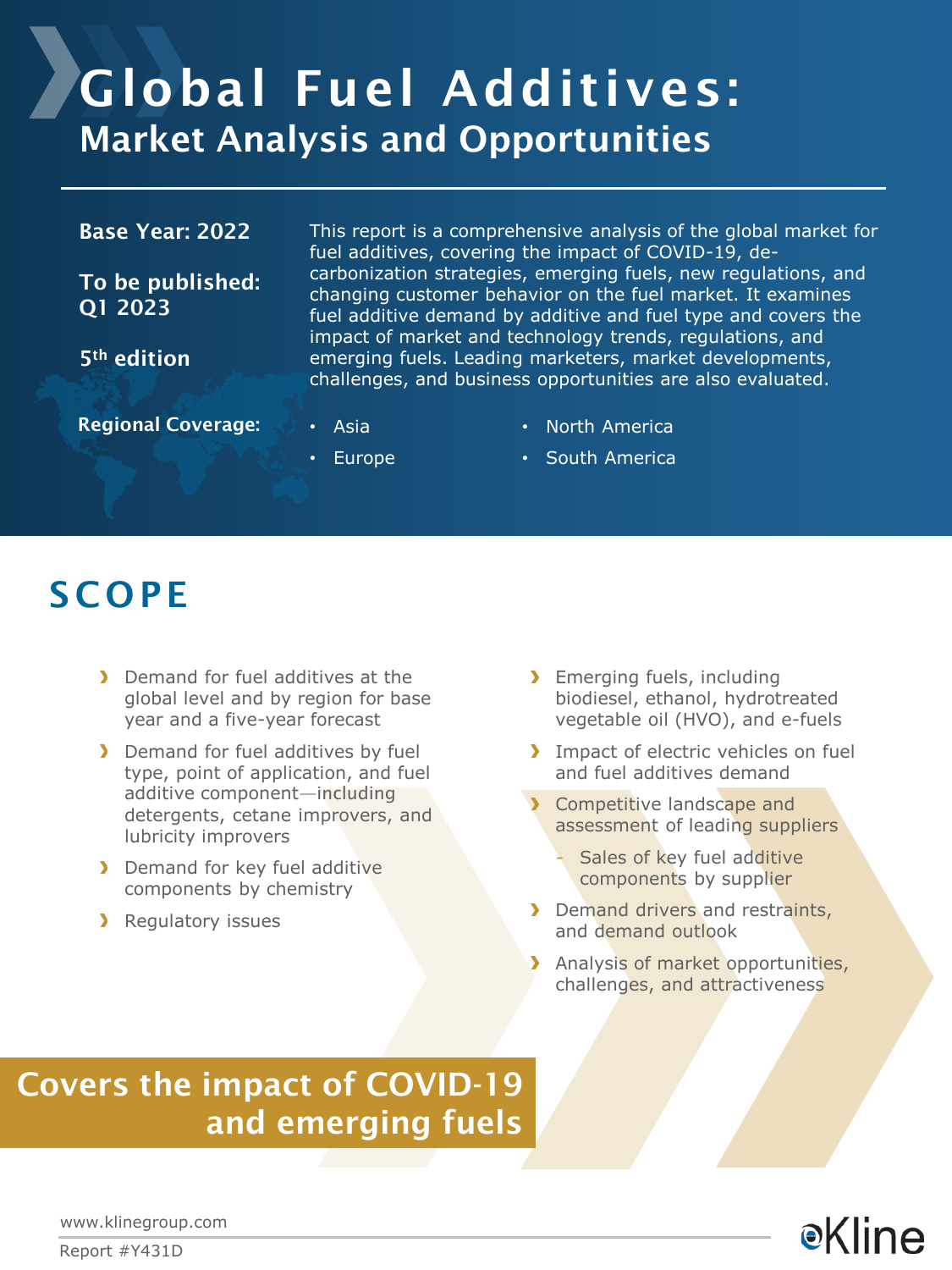# TABLE OF CONTENTS

#### Introduction

#### Executive Summary

An overview of key findings

#### Global Fuel Market

- Global overview
- Fuel demand and supply in key markets
- Regulations
- Global fuel demand growth
- Fuel market outlook for key markets

#### **TABLE 1. FUEL ADDITIVE COMPONENTS**

| Antifoaming               | Detergent/Dispersant        |
|---------------------------|-----------------------------|
| Anti-misting              | Drag reducing agent         |
| Anti-icing                | Dyes and markers            |
| Antiknock                 | Lubricity improvers         |
| Antioxidant               | Metal deactivators          |
| Cetane improver           | Stabilizers                 |
| Cold-flow improver        | Octane enhancer             |
| Corrosion inhibitor       | Organometallic<br>additives |
| Conductivity<br>improvers | Other fuel additives        |
| Demulsifier               |                             |

#### Global Fuel Additives Market

- Global overview
- Fuel additive components
- Market categories
- Fuel additives demand in key markets
- Fuel additive suppliers
- Outlook for global and key markets

#### Supplier Profiles

Detailed profiles of the companies listed in table 2 are provided, including the following information:

- Fuel additives business background
- **Products**
- **Estimated sales**
- Channels
- Manufacturing
- R&D
- SWOT analysis

| <b>TABLE 2. COMPANIES PROFILED</b> |                                 |
|------------------------------------|---------------------------------|
| Afton Chemical<br>Company          | Innospec                        |
| <b>BASF</b>                        | Lubrizol                        |
| VeryOne                            | Oronite                         |
| Infineum                           | Resellers and<br>aftermarketers |